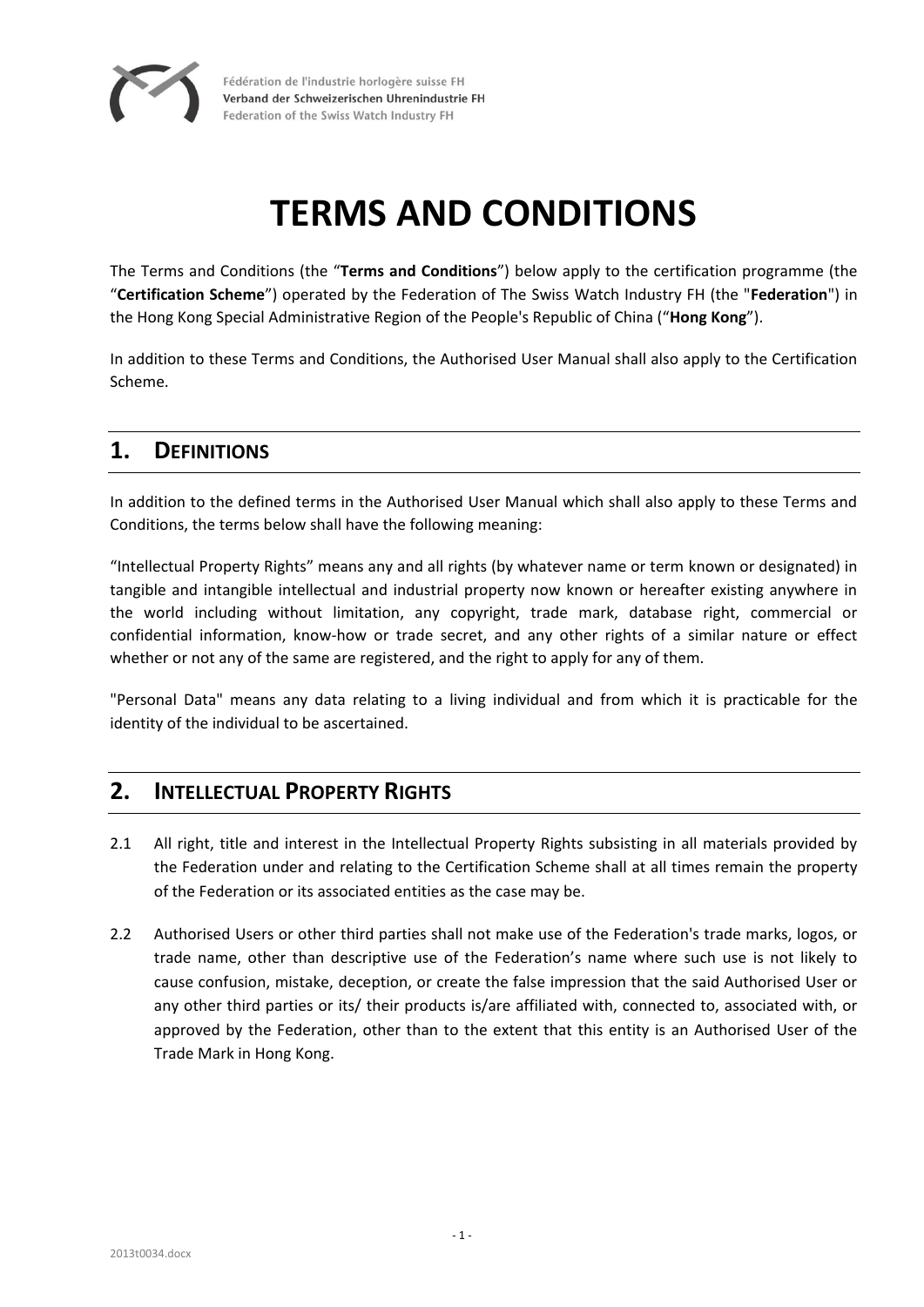# **3. ACCEPTABLE AND UNACCEPTABLE USAGE**

- 3.1 An Authorised User may only use the Trade Mark on or in connection to the categories of goods as set out in Clause 4 of the Regulations, and in compliance with Clause 9 of the Regulations.
- 3.2 An Authorised User may make truthful and factual reference to the Federation and/or the Certification Scheme. For example, it is permissible for an Authorised User to state that the Relevant Products have undergone examination by the Federation and/or the Relevant Products satisfy the Standards, provided that such a representation is in fact true and accurate. However, this should not be extended to blanket usage in relation to such other products produced by the Authorised User or its related entities. The acceptable usage would include, for example, "the [name of the Relevant Products] satisfy the standards and criteria for being Swiss made in accordance with the Swiss Ordinance governing the Use of Appellation of "Switzerland' or 'Swiss' for watches".
- 3.3 Authorised Users must not make statement such as "Federation of The Swiss Watch Industry FH Certified" or "Certified by the Federation of The Swiss Watch Industry FH" and must not represent that any products, or services as the case may be, are "certified" by the Federation.

# **4. DATA COLLECTION AND STORAGE**

- 4.1 In order to ensure the effective operation of the Certification Scheme, the Federation is required to collect and store data relating to each Authorised User, for example, names, addresses, description of the trade activities of each Authorised User and description of goods for which it is authorised to use the Trade Mark, date of registration, and (if applicable) particulars of cancellation of the Certificate.
- 4.2 The Federation may also need to collect Personal Data including name, address, phone number or email address of Authorised Users and/or their contact persons.
- 4.3 The Federation will use the data (including any Personal Data) and other information collected from Authorised Users to register or maintain their details for the purpose of the Certification Scheme and other purposes specified in the collection statement notified to Authorised Users at the time of collection. By participating in the Certification Scheme, Authorised Users consent to the collection, use, disclosure and processing of such data and information in accordance with the collection statement.
- 4.4 Each Authorised User warrants and represents that any data and information that they provide to the Federation is true, accurate and complete.
- 4.5 The Federation maintains reasonable procedures to protect data of Authorised Users (including Personal Data), against accidental or unlawful destruction or accidental loss, alteration, or unauthorised disclosure or access.
- 4.6 If an Authorised User wishes to access or correct any data it has previously provided to the Federation, it may do so by writing to Thierry Dubois, Head of the Hong Kong Center of the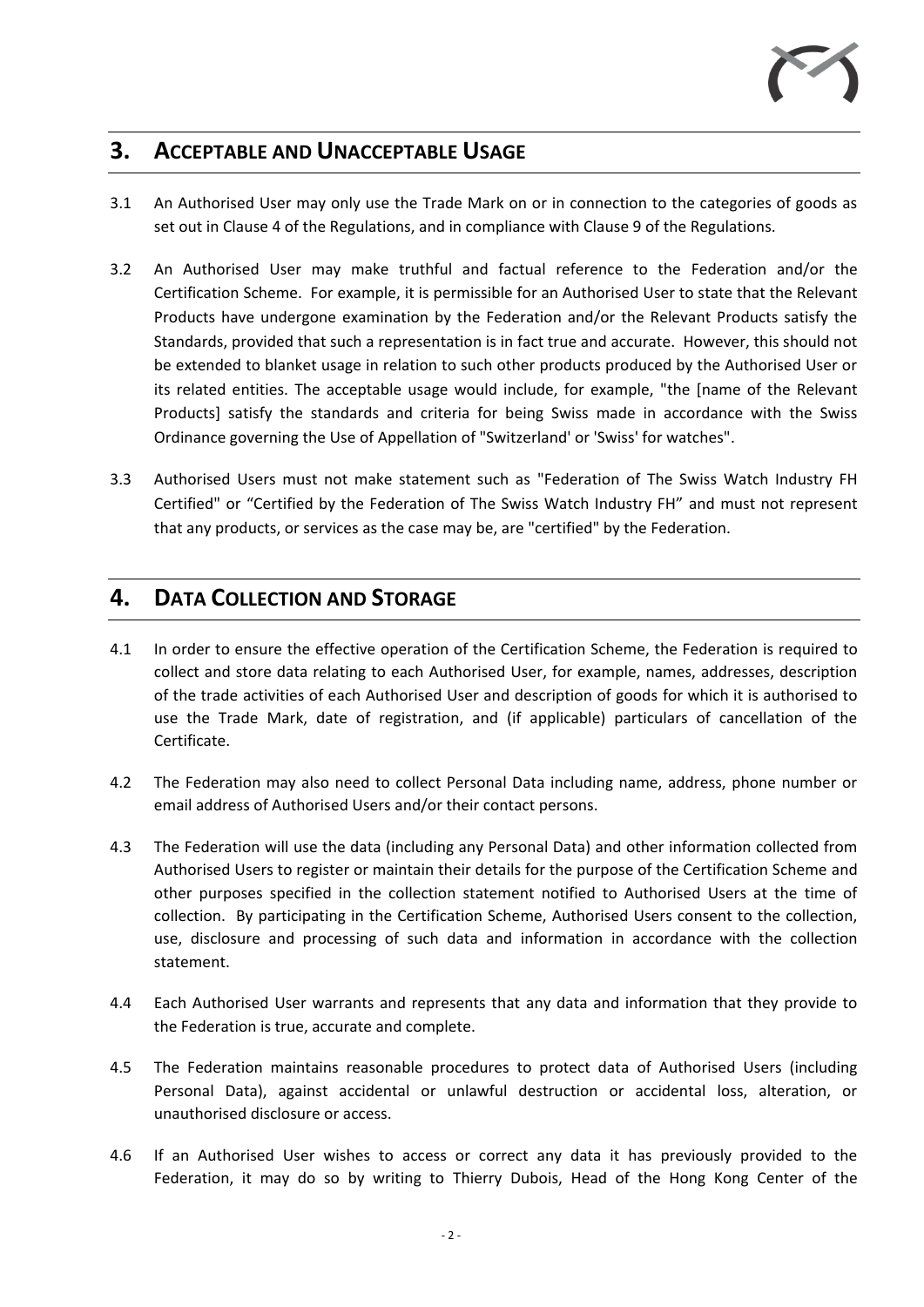

Federation, at Room 1005, One Island South, 2 Heung Yip Road, Wong Chuk Hang, Hong Kong, or any other address that may be notified to the Authorised User by the Federation from time to time. The Federation has the right to charge a reasonable fee for the processing of any data access or correction request.

# **5. PRODUCT SATISFACTION**

The Certification Scheme is not a representation of quality, performance, reputation or standard of an Authorised User's current or future performance or products. The Federation endeavours to operate the Certification Scheme according to the Regulations and without bias. The Federation does not guarantee the accuracy of the information provided by others or its members. The Federation does not provide warranties or representations of any kind either express or implied in relation to the goods or services provided by the Authorised Users.

# **6. NO ENDORSEMENTS**

The Federation does not endorse any commercial or other products of Authorised Users or any of the entities participating in the Certification Scheme.

# **7. LIMITATION OF LIABILITY**

Under no circumstances, including but not limited to negligence, shall the Federation be liable to any of the Authorised Users or any other party for any direct, indirect, incidental, special or consequential damages arising out of or in connection with the administration of, or Authorised Users' participation in, the Certification Scheme.

#### **8. WARRANTIES**

To the extent permitted by law, all warranties, terms, conditions, descriptions, representations or advice given or implied as to the fitness, quality or suitability for any purpose or otherwise of the Relevant Products supplied are expressly excluded.

# **9. INDEMNITY**

Each Authorised User agrees to indemnify, and hold harmless to the Federation, its officers, directors, employees and agents from and against any claims, actions, demands, losses, costs, expenses, or damages arising out of or in connection with its membership and participation in the Certification Scheme, its use of the Trade Mark, or breach of the these Terms and Conditions, the Regulations or Authorised User Manual.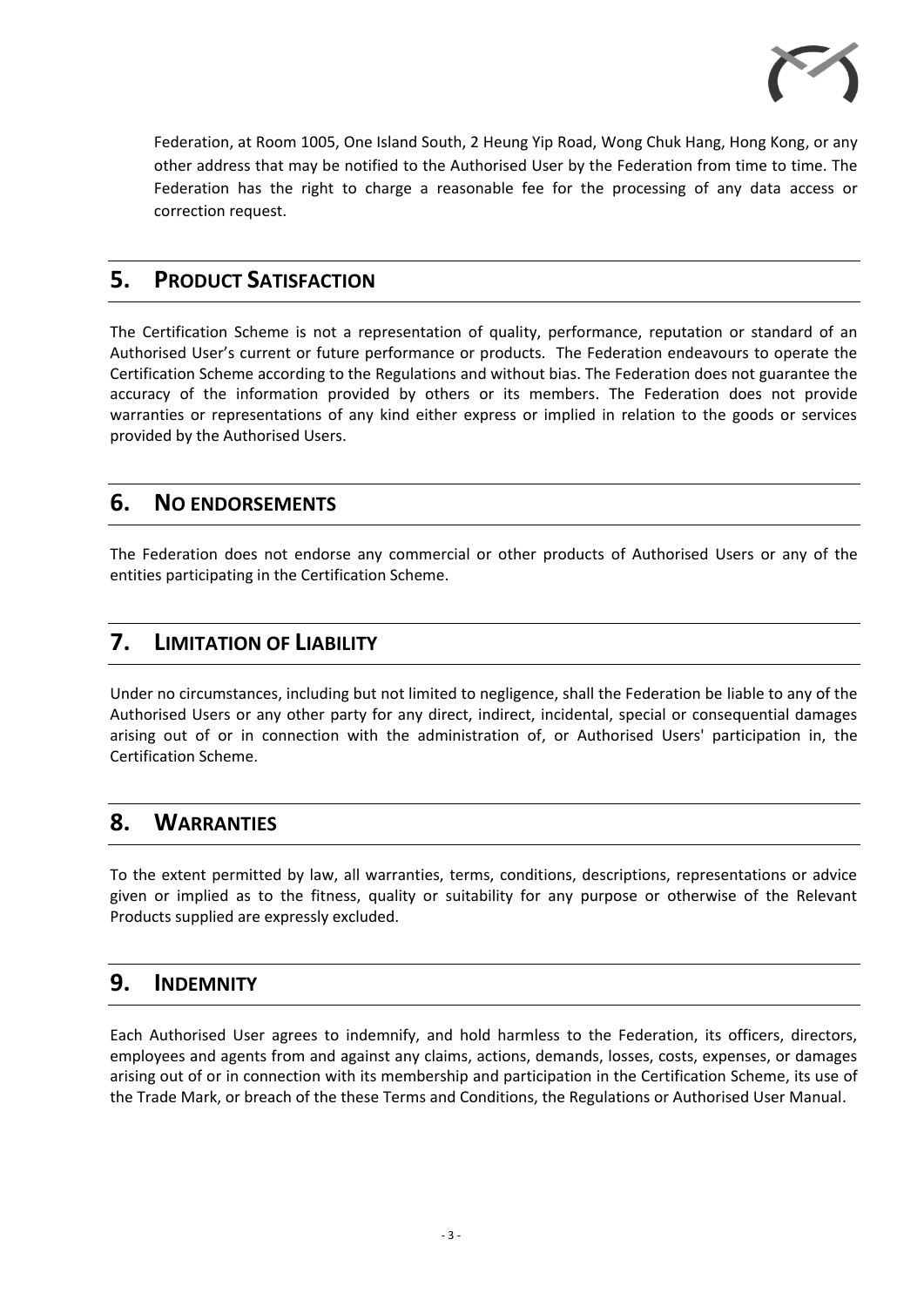

# **10. LINKS AND REFERENCES**

An Authorised User shall not establish a hypertext link to the Federation's website on its own website.

# **11. CHANGING THE TERMS AND CONDITIONS**

The Federation reserves the right to vary these Terms and Conditions at any time by posting these changes to its website. By participating in the Certification Scheme, Authorised Users agree to be bound by the most recent version of these Terms and Conditions.

# **12. ASSIGNMENT OF RIGHTS OR OBLIGATIONS**

The Federation reserves its rights to assign its rights and obligations under these Terms and Conditions at any time without consent of the Authorised Users or any other third party.

# **13. GOVERNING LAW**

These Terms and Conditions shall be governed by the laws of Hong Kong.

# **14. DISPUTES**

Any disputes arising out of or in connection with these Terms and Conditions or Authorised User's participation in the Certification Scheme shall be dealt with in accordance with the procedures set out in the Authorised User Manual.

# **15. WAIVER OF CONTRACTUAL RIGHTS**

Waiver of any provision herein shall not be deemed a waiver of any other provision herein, nor shall waiver of any breach of the Terms and Conditions be construed as a continuing waiver of other breaches of the same or other provisions of the Terms and Conditions.

# **16. SEVERABILITY**

Should any term of these Terms and Conditions be void or voidable under any applicable law, the said term shall be severed or amended in such a manner so as to render the remainder of these Terms and Conditions valid or enforceable, unless the whole commercial object would be frustrated as a result.